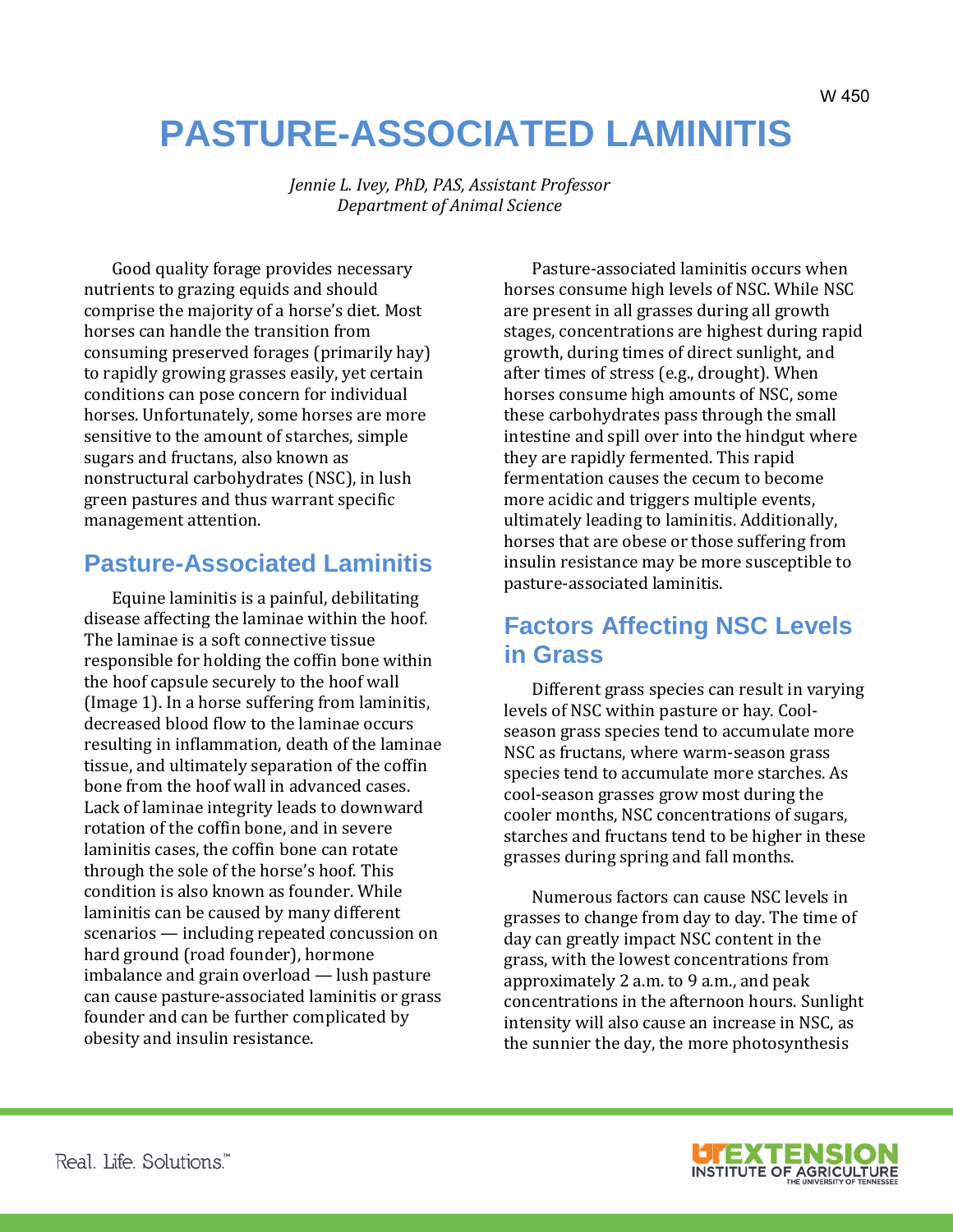occurring in the plant, and thus higher amounts of NSC that are produced. Grasses in mostly shady areas will tend to have lower NSC content when compared to grasses in sunny locations. Cooler temperatures below 40 degrees F overnight can also cause higher concentrations of NSC. This is because the plant will not utilize NSC stores overnight in lower temperatures, and the NSC will remain in the leaves rather than being used for growth or for energy storage in the root. Stress conditions that restrict plant growth, such as killing frosts, drought, non-lethal herbicide application and low soil fertility, can also increase NSC concentration in the plant.

## **Management Tips**

Keeping horses healthy and minimizing their risk of pasture-associated laminitis can be achieved though good management techniques. Increasing awareness of the nutrients provided by pastures, dried forages and other diet components is essential in understanding how to keep your horses healthy through the changing seasons.



*Image 1: The laminae is a soft, connective tissue within the hoof, responsible for holding the coffin bone to the hoof capsule. The laminae can be seen in this image as the dark red line, approximately 0.5 mm wide. (Image credit: Jennie Ivey, The University of Tennessee)*

• Aim to keep your horses at a moderate body condition score (BCS, range from 4 to 6, Image 2). Horses with an obese BCS ranging from 7 to 9 tend to display a predisposition for laminitis bouts. Reference UT Extension publication SP 782 "Equine Welfare Series: The Body Condition Scoring System" and SP 795 "Equine Welfare Series: Evaluating Your Horse's Weight and Condition" for how to assess your horse's BCS and estimate body weight.

• Current research shows NSC content is lowest in the overnight hours and peaks in the late afternoon to early evening hours; therefore, it is best to allow horses to turn out at night and remove from pasture by mid-morning.

• Use a grazing muzzle to limit your horse's intake while out on pasture, especially during the spring and fall months, when cool-season grasses are growing quickly. If possible, limit grazing time or turnout in a dry lot pasture, especially for horses with predispositions to laminitis or with a history of laminitic incidents.



*Image 2: Keeping horses at an ideal body condition score ranging from 4 to 6 can help prevent incidences of pasture-associated laminitis due to insulin resistance. (Image credit: Jennie Ivey, The University of Tennessee)*

#### Equine Welfare Series: Shelter for Horses 2